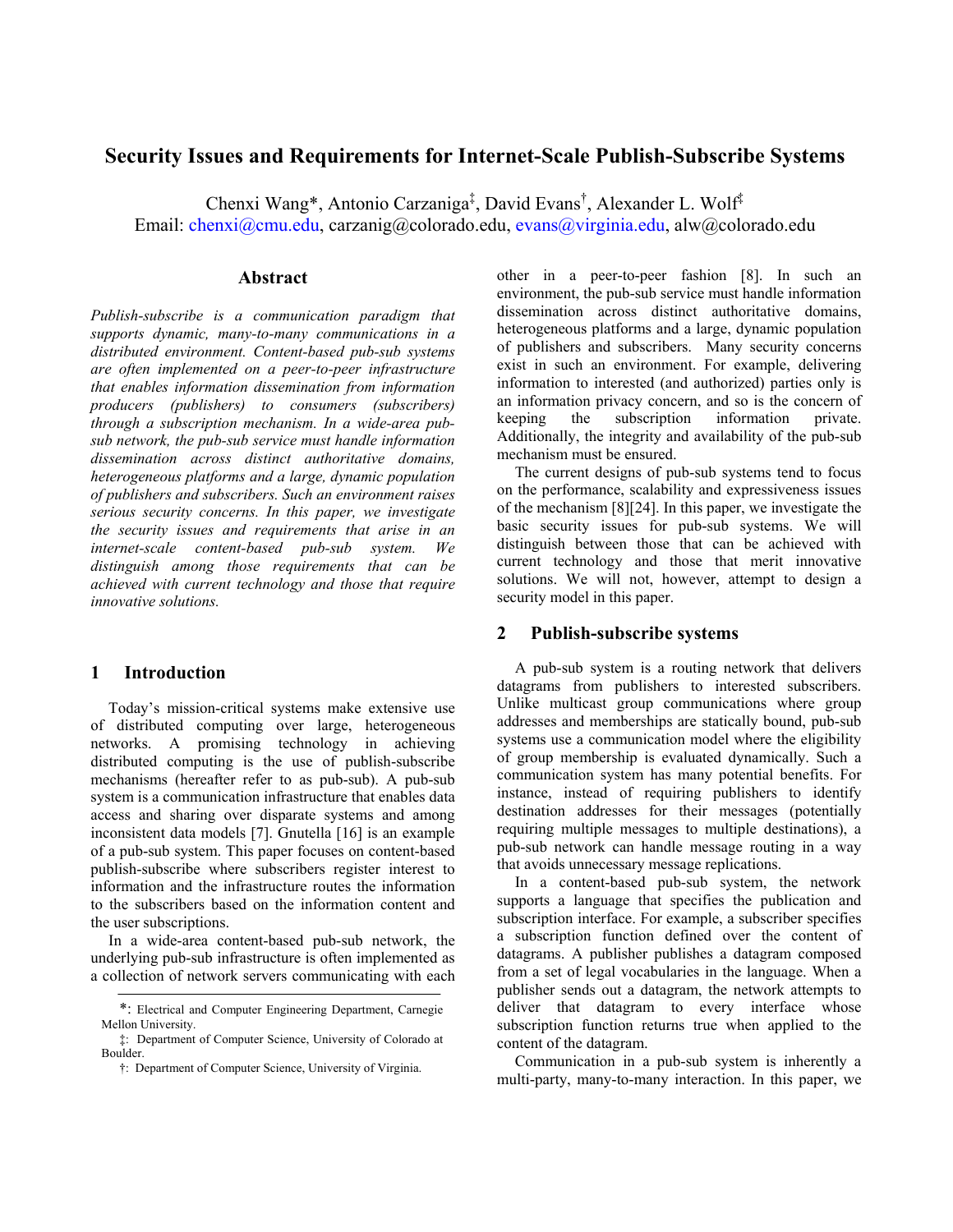

**Figure 1: A publish-subscribe system** 

consider a communication model illustrated by the example in Figure 1. The pub-sub communication protocol can be viewed as follows:

- 1) Subscribers  $S_1$ ,  $S_2$ , and  $S_3$ , send subscriptions  $f_1$ ,  $f_2$ , and  $f_3$  respectively to some hosts in the network.
- 2) Publisher  $P_1$  sends a datagram  $d$  to some entry point of the network, with  $f_1(d) \wedge f_2(d) \wedge \neg f_3(d)$ ; that is, *d* matches subscriptions  $f_1$  and  $f_2$  but not  $f_3$ .
- 3) The network determines the matching relationships and sends  $d$  to  $S_1$  and  $S_2$ .

Note that the publisher only sends *d* into the network once and need not know anything about the subscribers or subscription functions.

We use two example applications throughout this paper. We believe that they are typical of many of the ways that pub-sub will be used. In the later part of this paper, whenever possible we will discuss the security issues within the context of these examples.

**Stock quotes dissemination:** Consider an application that uses a pub-sub system to disseminate real-time stock quotes. Subscribers specify the stock symbol and a schema (e.g., the frequency of quotes) based on which they will receive quotes.

**Human resource resume circulation:** Consider an application that allows users (publishers) to post their resumes and sells the resume information to interested human resource offices (subscribers). Subscribers specify key words indicating a particular background to search for relevant resumes.

#### **3 Security requirements**

The security requirements for a pub-sub system can be divided into the requirements for a particular application involving publishers and subscribers, and the requirements for the pub-sub infrastructure:

- The *application*, comprising the publishers and subscribers. Publishers and subscribers may not trust each other, and may not trust the pub-sub network.
- The *infrastructure*, consisting of the pub-sub network that provides services to the application. The infrastructure may not trust publishers and subscribers. Components of the infrastructure may not necessarily trust each other.

For example, providing a mechanism that defines who has what access to what information is mostly an application-level concern. It requires a definition of identity, authorization and access control within the pubsub infrastructure. In the meantime, controlling who is able to change the subscription database maintained by the pub-sub service and restricting channel utilization are infrastructure-level protection issues.

In this section, we explore the various security issues and requirements in the two categories. The general security needs of the application include *confidentiality*, *integrity*, and *availability*, while the security concerns of the infrastructure focus primarily on system *integrity* and *availability*.

Other important issues stem from the fact that the pub-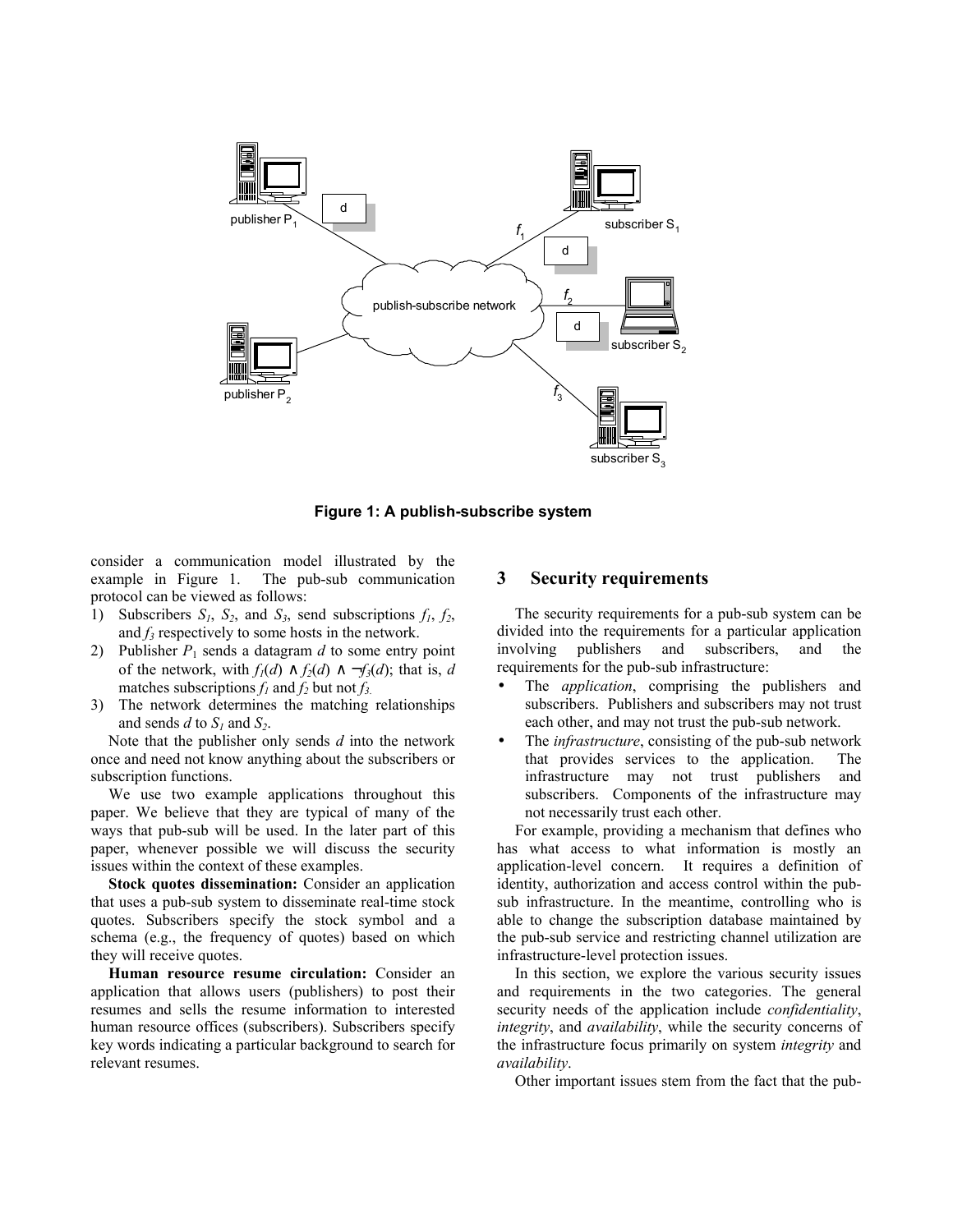sub system is a service layer. Invariably, it must deal with applications with varying security needs and requirements. It is therefore inappropriate for the pub-sub system to dictate a global security policy that will be implemented to disseminate information for every application. A major challenge in designing a security architecture for pub-sub is the provision of a flexible security framework allowing diverse policies and mechanisms to be implemented within the same pub-sub infrastructure.

In Section 4, we discuss security issues faced by pubsub systems that are similar to those present in traditional network security. The content-based routing and dynamic subscription properties of pub-sub systems introduce many new security requirements and challenges. While some of these issues are new, there appear to be several opportunities to adapt known solutions to address these problems. Section 5 discusses specific confidentiality concerns for pub-sub systems. Section 6 considers accountability and billing issues. Section 7 explores denial-of-service vulnerabilities particular to pub-sub systems.

## **4 Generic issues**

Some security issues in pub-sub systems are not unlike those that appear in other distributed systems that cross administrative domains. In some cases, existing approaches can be adopted to achieve these goals, often with only minor modification. We discuss those cases below.

**Authentication.** Authentication establishes the identity of the originator of an action. In pub-sub, we consider two flavors of authentication, *end-to-end* and *point-to-point*. End-to-end authentication in this context means that if subscriber *A* receives a message claiming to have originated from publisher *B*, *A* can verify that *B* is indeed the publisher of the message. Point-to-point authentication is concerned only with the immediate end points of a communication: if *A* receives a message from *B*, *A* can verify that *B* is indeed the sender of the message where *A* and *B* can be publishers, subscribers or network servers.

End-to-end authentication can be implemented outside of the pub-sub domain. If a PKI exists independent of the pub-sub network, end-to-end authentication can be accomplished by having publishers sign messages using their private keys. The subscribers can then verify a publisher's identity by verifying the digital signatures attached to the message. The signing and verification operations occur outside of the pub-sub domain, and they can be administered independently.

If the pub-sub infrastructure is trusted, end-to-end authentication can be replaced with point-to-point authentication. Point-to-point authentication is a wellunderstood practice, and standard techniques should apply here.

There have been instances of pub-sub systems implemented using Opengroup's Distributed Computing Environment (DCE) [18] and its security features [4][21][24]. The potential size of an Internet-scale pubsub system may give rise to scalability problems for DCE that are not present in smaller-scale systems. The pros and cons of using DCE (and other existing technologies) to outfit a pub-sub system need to be investigated closely before more informed assessment can be made.

**Information integrity.** The standard means to provide information integrity is by using digital signatures. A digital signature, when signed on the message digest with the sender's private key, provides two pieces of evidence: a) the message content has not been changed since it is signed, and b) the message indeed originated from the sender.

The provision of digital signatures can be largely independent of the pub-sub infrastructure. Consider again using a PKI for publishers and subscribers. Message integrity can be enforced by having the sender digitally sign every outgoing message. The establishment and management of the PKI can be performed independently of the pub-sub layer.

**Subscription integrity.** In a pub-sub system, the user subscriptions kept by the network form the basis for routing and forwarding — therefore the subscriptions must be protected from unauthorized modifications. This is a traditional access-control issue that can be solved with traditional means providing proper authentication and rights management. For most realistic cases, it is reasonable to assume that subscribers can trust the pubsub infrastructure to implement subscription functions without malice.

**Service integrity**. Integrity of the pub-sub service can be put at risk if malicious faults arise at the infrastructure level (e.g., infrastructure hosts are compromised). A malicious server can insert bogus subscriptions and act as a bogus subscriber to neighboring servers. Moreover, it can ignore the routing algorithm entirely and route messages to arbitrary destinations or drop them completely.

Protecting the pub-sub network from malicious intrusions is not unlike protection of other large networks. However, if the infrastructure is compromised, pub-sub systems present new research questions regarding mechanisms that preserve services in the presence of malicious infrastructure servers. This topic is investigated in depth in the following sections.

We note that this is not solely a security architecture issue. For example, one can design the routing algorithm in such a manner that there is never a single route between any pair of publisher and subscriber, and that each message is routed on multiple routes to its destination. At the price of increased resource consumption, this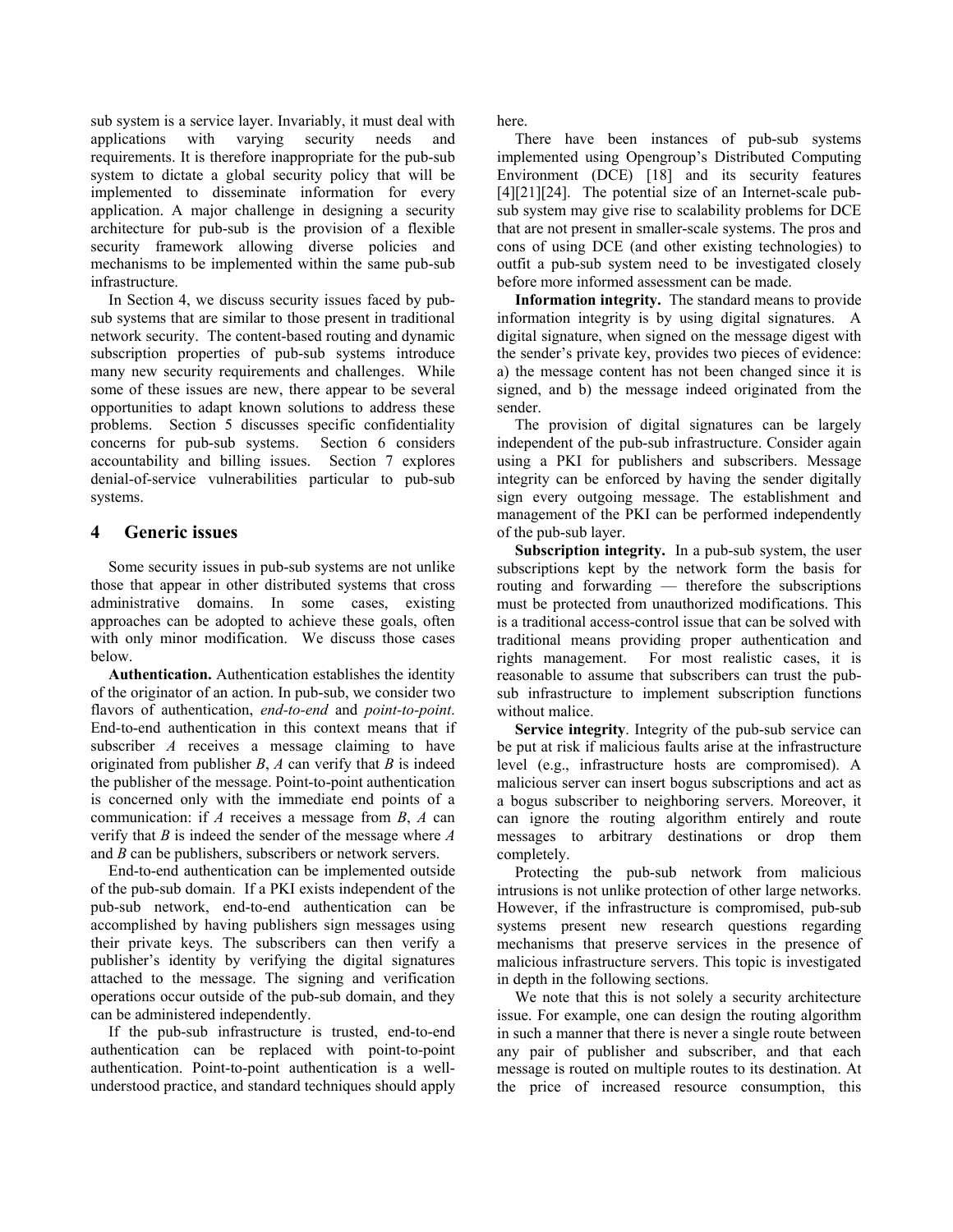mechanism ensures a high probability that a message will be delivered to its intended parties despite a small number of malicious servers.

To begin tackling the problem of service integrity in the presence of malicious infrastructure hosts, a comprehensive fault analysis is needed in which the malicious faults are enumerated and consequences examined. We can then begin to understand the extent to which the existing infrastructure may be able to tolerate such malicious faults and subsequently design mechanisms to increase this tolerance.

**User anonymity:** User anonymity in pub-sub can be achieved with various anonymizing techniques developed for distributed systems [22][25]. It is also worth noting that the pub-sub routing and forwarding mechanism can be used as a lightweight anonymity tool. For example, in the Siena system the publications travel along a shortest path from the publisher to the subscribers [8]. Because of the way the routing mechanism works, a pub-sub server in Siena only knows its immediate predecessor and successor in the path. End-point anonymity is preserved in any path that has more than two hops. It is possible that with some strengthening, the pub-sub routing and forwarding algorithm can be used as a full-fledged anonymity tool without introducing much extra cost.

## **5 Confidentiality**

Pub-sub systems introduce three novel confidentiality issues:

- Can the infrastructure perform content-based routing, without the publishers trusting the infrastructure with the content? (Information confidentiality)
- Can subscribers obtain dynamic, content-based data without revealing their subscription functions to the publishers or infrastructure? (Subscription confidentiality)
- Can publishers control which subscribers may receive particular publications? (Publication confidentiality)

Each of these poses new problems, but there appear to be opportunities to adapt well-known approaches towards satisfactory solutions.

**Information confidentiality.** When information being published contains sensitive content, publishers and subscribers may wish to keep information secret from the pub-sub infrastructure. This is especially important in a large pub-sub system where information may travel through network segments that are not necessarily trusted. Recall the resume circulation example from Section 2. It is conceivable that suppliers of resumes may wish to keep the resume content private from the routing infrastructure—an untrustworthy infrastructure server may copy every resume that routes through it and then sell them for a profit.

The requirement of confidentiality against the infrastructure is in a fundamental conflict with the pubsub model. By definition, the pub-sub network routes information based on dynamic evaluations of information content against user subscriptions. Keeping the information private from the routing hosts may hinder such evaluations and hence routing. In particular, routing and forwarding optimizations such as the ones performed by Gryphon [3] and Siena [8] will be impossible to carry out if the infrastructure hosts do not have access to the information content.

Further note that the legitimate receivers of the information (i.e., the subscribers) must be able to read the information content, which may require an out-of-band agreement among the publishers and the subscribers so that the subscribers can recover the content of the publication (such as using a key). Incorporating an out-ofband key distribution or a similar scheme takes away the benefits of the basic pub-sub model—it follows a pointto-point communication model rather than the many-tomany model in a true publish-subscribe system.

A potentially promising technique in providing information confidentiality against the infrastructure is *computing with encrypted data* [1][13]. In general, a function *f* can be computed with encrypted data (a.k.a: *f* is encryptable) if there exists two functions *E* and *D* such that

- *E* and *D* are two polynomial time algorithms
- *E* maps *x* to an encrypted instance *y*
- *D* maps  $f(y)$  to  $f(x)$
- Nothing about  $x$  is revealed by  $y$  except what is implied by the result of  $f(y)$

Abadi *et al.* proved that all functions in  $ZPP<sup>1</sup>$  are encryptable [1]. In other words, there exist *E* and *D* for every polynomial-time boolean function such that the data can be hidden from the function evaluator. However, a protocol between the publishers and subscribers is still needed so that *E* and *D* can be agreed upon and computed accordingly. We pointed out earlier that this conflicts with the many-to-many communication model. In addition, these secure computation protocols are often computationally intensive and require a large amount of communication overhead, which could be prohibitively expensive to carry out.

**Subscription confidentiality**. User subscriptions can reveal sensitive information about the user, in which case the subscriber may wish to keep the subscriptions private. Consider the human resource resume example. An HR person, upon being told that her company is starting a top-

 $\frac{1}{1}$ <sup>1</sup> The class ZPP consists of boolean functions that can be computed in polynomial time with zero probability of error.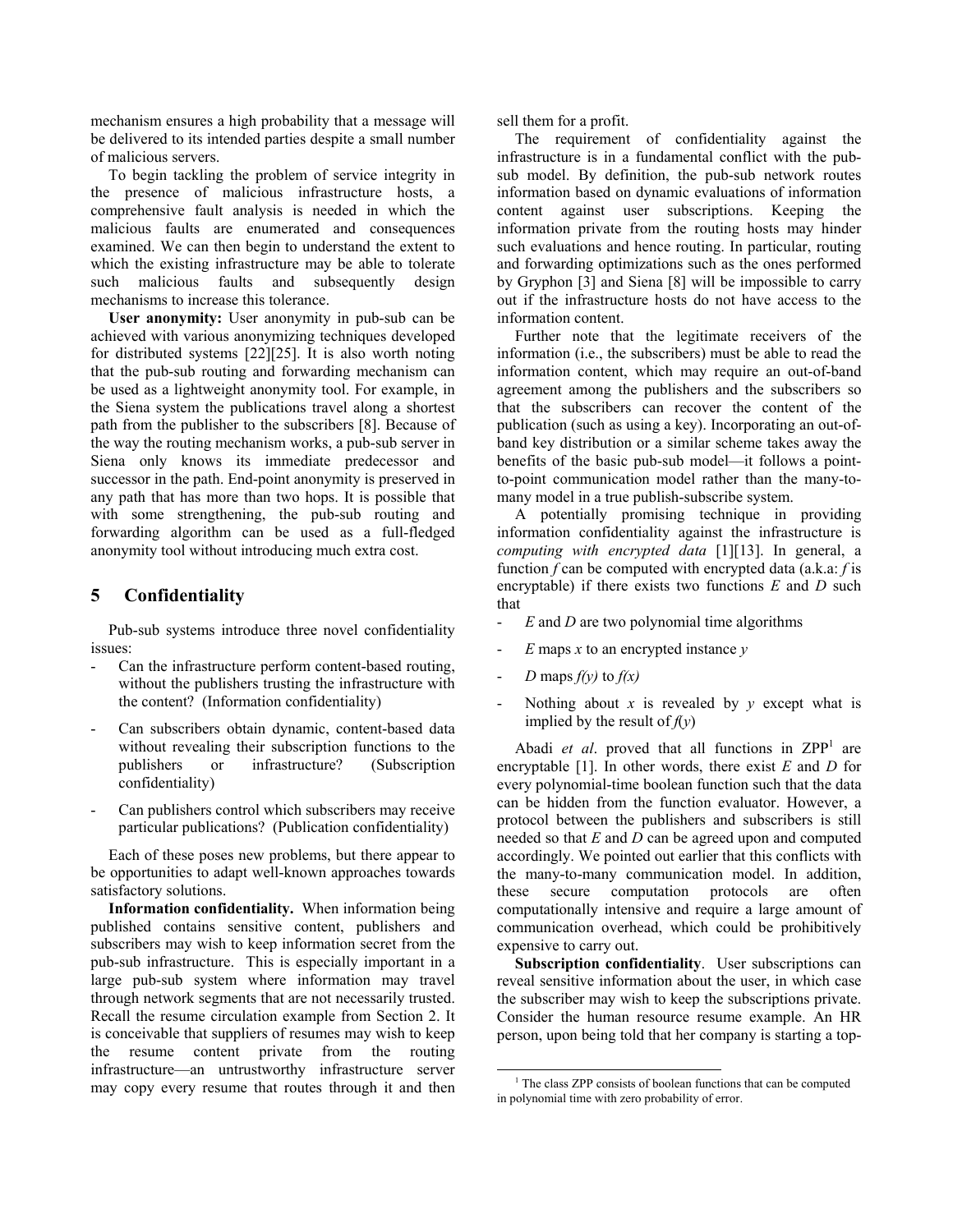secret new project, wants to enter a new subscription that allows her to receive resumes with a particular background. Because of the sensitive nature of the project, she may wish to keep her subscription private even from the pub-sub system—after all, the system may turn around and sell this knowledge to her competitors.

More formally, subscription confidentiality against the infrastructure can be viewed as follows:

The subscriber *S* would like the network *N* to compute  $f(x)$  without revealing  $f$  to  $N$ . Here,  $x$  is the publication information and *f* is the subscription function.

A closely related topic of interest to subscription confidentiality is *secure circuit evaluation* [2], which has been studied in various models [4][9][27]. Secure circuit evaluation hides the circuit $<sup>2</sup>$  from the circuit evaluator. In</sup> theory, if computing with encrypted data can be achieved, hiding the circuit can be implemented as encoding the circuit itself as an input to a universal circuit evaluation function [2]. In practice, however, it is difficult and often impractical to encode the function as an input to a universal circuit; the proposed schemes often involve an expensive protocol.

Another related subject of interest is *Private Information Retrieval* (PIR) [11][12]. PIR mechanisms allow a user to retrieve records from a database, and in the meantime, hide what she retrieves from the database. Studies on PIR schemes showed that PIR is at least as hard as Oblivious Transfer [12], which implies the existence of one-way functions. A close examination of subscription confidentiality suggests that close relations exist between PIR and subscription confidentiality. For example, one can easily construct a PIR mechanism using a black box that implements subscription confidentiality simply by inputting every database record as a publication into the black box. Conversely, a simple case of a subscription function that matches a finite number of predefined strings can be reduced to PIR with publications modeled as databases and subscriptions as PIR queries.

The construction of PIR from subscription confidentiality suggests that the latter cannot be achieved using weak computational primitives—it is at least as hard as PIR schemes. A more general reduction from subscription confidentiality to PIR can be the starting point of constructing realistic confidentiality mechanisms to hide user subscriptions from the pub-sub infrastructure. However, all PIR-based schemes move some filtering operations from the database to the user, which implies more communication overhead as well as user-side computation load. Therefore challenges regarding performance and efficiency will still remain even if a general reduction can be constructed.

It is worth noting that the combination of information

and subscription confidentiality against the infrastructure achieves a fairly strong level of user privacy—the most other people can deduce is that you are associated with this particular pub-sub system, however, they will not be able to find out how you are using the service (e.g., publishing what or subscribing to what). This can be a viable alternative to straightforward user anonymity.

**Publication confidentiality**. In many pub-sub applications, publishers do not know and perhaps do not care to know the identity of the subscribers who receive their information. In those applications, there is no need for subscription control — anybody can subscribe to anything. In other applications, however, it is important that publications be kept secret from ones who are not legitimate subscribers (the concept of legitimacy should be application specific). Consider the stock quote example. For billing purposes, quotes should be sent to paying customers only. Therefore they must be kept confidential from other users.

Publication confidentiality can be handled independent of the pub-sub infrastructure. For example, the publisher can distribute a group key to the subscribers using some out-of-band channel and encrypt the information content with the key. This ensures that only the subscribers with the right key can read the message. The drawback of this scheme is obvious: setting up a group key a priori, in essence, transforms the communication model into a traditional multicast model, and therefore minimizes the benefits of publish and subscribe.

Alternatively, publishers can trust the infrastructure to maintain publication confidentiality. For example, instead of registering with the stock quote provider, a user can register with the pub-sub system for the stock quote service. Publishers enter the quotes into the system without knowing who will be receiving them. It is then up to the pub-sub system to ensure that only registered users receive the appropriate quotes.

A potential solution here is to let the application choose an appropriate mechanism. That is, applications that do not care about publication confidentiality should not have to pay the cost associated with exerting confidentiality control. Meanwhile, for applications that desire publication confidentiality, the pub-sub layer must provide a) an interface for the application to specify a control policy, and b) a mechanism that supports such policies. Designing such a flexible security framework is no trivial undertaking—the interface must be expressive and easy to use, and the system must be prepared to carry out a whole spectrum of mechanisms desired by the applications. There is also the question of whether to implement an inexpensive policy as the default case—the default case can always be overwritten, but the specifics of a default policy must be carefully laid out so that it does not detract from the system flexibility.

 <sup>2</sup> Circuit here means a function that can be represented as a binary circuit.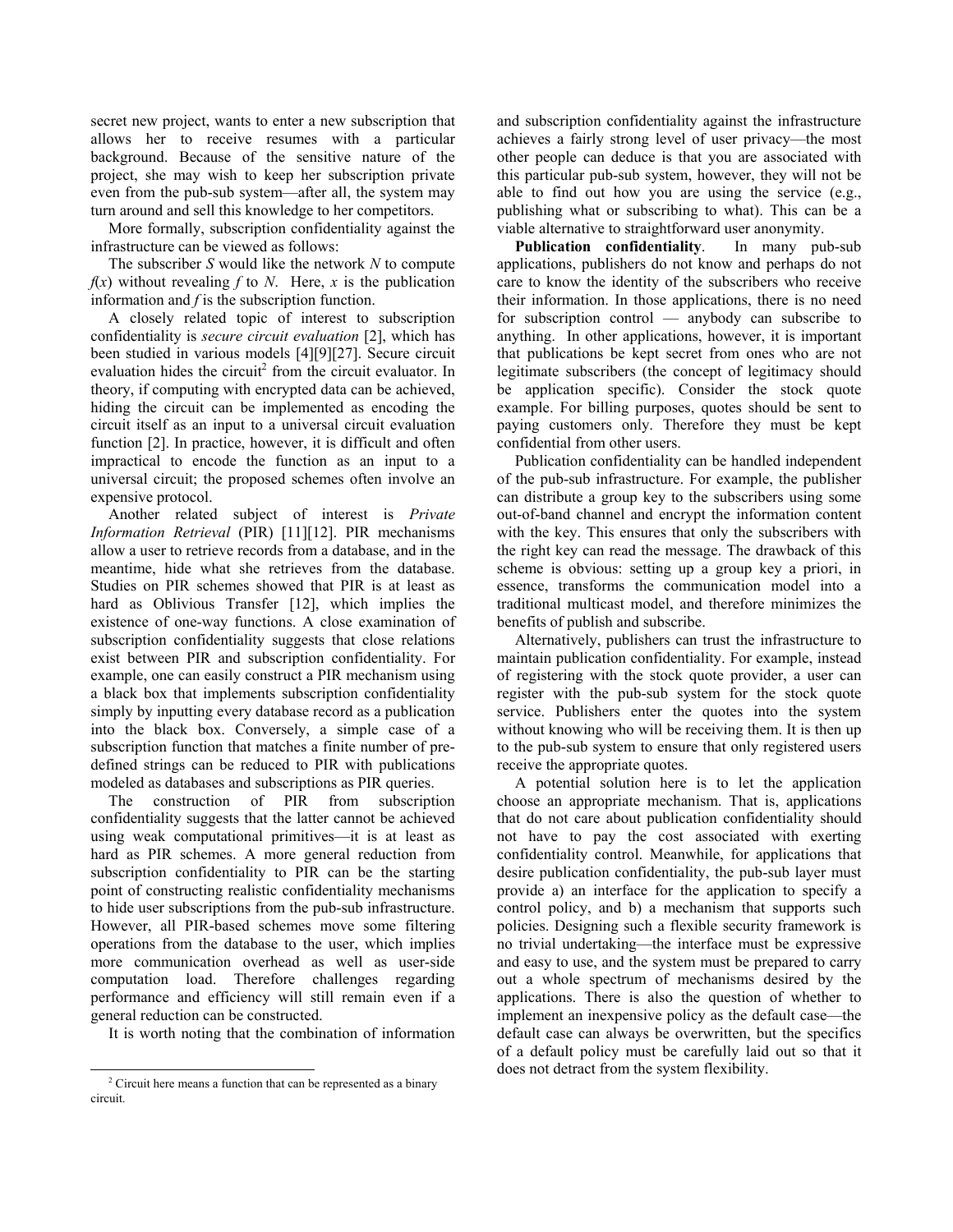## **6 Accountability**

In commercial pub-sub applications, publishers may want to charge subscribers for the information they provide. The nature of the pub-sub system, however, means there may be no direct relationship between a publisher and subscriber. Further, a publisher has no way of knowing which subscribers receive (and should be charged for) particular datagrams.

**Out-of-band solutions.** The most obvious solution to accountability is for publishers to bill subscribers by selling keys that decrypt selected data, which is similar to the publication confidentiality discussed earlier. Again consider the stock quote example. A subscriber could pay the supplier of stock quotes a monthly fee for the relevant keys. Publishers would send quotes into the pub-sub network encrypted with the appropriate key so that only subscribers who had paid for that information would be able to decrypt it. This ensures only paying subscribers will be able to view the information, but sacrifices many of the advantages of a pub-sub network. It requires subscribers to reveal their identity and interests to publishers, and demands a direct publisher-subscriber relationship. Further, it eliminates the possibility of perdata payment schemes and dynamic subscriptions.

**Infrastructure-based accountability.** If both subscribers and publishers trust the pub-sub infrastructure to account fairly, the pub-sub infrastructure can bill subscribers according to the amount of information they receive and pay publishers according to the information they provide without there being any direct relationship between publishers and subscribers. In the stock quote application, the infrastructure would keep track of who received what quotes at what frequency and who publishes them. Periodically the system would bill the subscribers and send a portion of the payment to the appropriate publishers.

This type of account management can be carried out at the entry points of the system where the network interacts with the publishers and the subscribers. An important issue here is for the system to demonstrate that its accounting is conducted in a fair way (see the discussion of auditability below.)

In addition to user account management, accountability can also extends to pub-sub servers when the message routing network spans distinct domains that include possibly competing and mutually suspecting organizations. In these cases, auditing needs to take place at the interfacing points of the various subsystems.

The various issues with accountability in pub-sub remain much the same as those in other distributed systems. The techniques in these other systems, such as the market-based pricing account management scheme in [20], can be adopted here (see [6][20]).

**Auditability.** If the pub-sub infrastructure is used to

bill subscribers and reward publishers, publishers may wish to audit the accounting to verify that they are being paid fairly for the subscriptions they satisfy. Complete auditability is impossible if we wish to provide subscription confidentiality. Auditing based on statistical sampling at trusted points within the pub-sub network could provide a satisfactory solution, however. A publisher could examine logs from points in the network and compare the number of datagrams present to the fees collected from the pub-sub infrastructure. This would give the publisher a confident lower bound on the number of subscriptions satisfied. The pub-sub infrastructure could still cheat when a single datagram satisfies many subscriptions. However, if the log points were located throughout the network, it would be difficult for the pubsub infrastructure to conduct any large-scale cheating without being detected. There is a natural tension between auditability (which improves as log points are moved closer to subscribers) and subscriber confidentiality (which is compromised by logging close to subscribers).

Another potential scheme for auditing is the use of verifiable secure computation [15]. If the accounting operation is viewed as a function and the logs are an input to the function, verifiable secure computation techniques allow the result of the accounting to be verified without disclosing the inputs (logs) to the function.

# **7 Availability**

As in other communication systems, denial-of-service attacks remain as a significant risk for pub-sub systems. In addition to the standard infrastructure attacks to which all distributed applications are vulnerable (as discussed in Section 4), pub-sub systems open up some new classes of attacks. In particular, malicious publications and subscriptions can be used to overload the system.

Denial-of-service attacks are impossible to prevent in the general case. However, certain measures can be taken to minimize the probability of a wide spread denial-ofservice attack. We discuss three different measures here. From the simplest to the most sophisticated, each scheme results in a certain level of publication bandwidth control.

**Limited publication.** This is a straightforward measure that simply limits the size of each publication [25]. Variations of this scheme may limit the frequency of publication or both size and frequency.

**CPU-cycle-based payment scheme.** This is a more sophisticated scheme that combines payment with publication control. *Hash Cash* is one such scheme [17]. The basic idea behind Hash Cash and other CPU cycle based payment schemes is that it requires the publisher to perform some complex computational tasks (e.g. finding collisions in the hash function) before publishing. The more complex the task, the more control the system has over the publication process.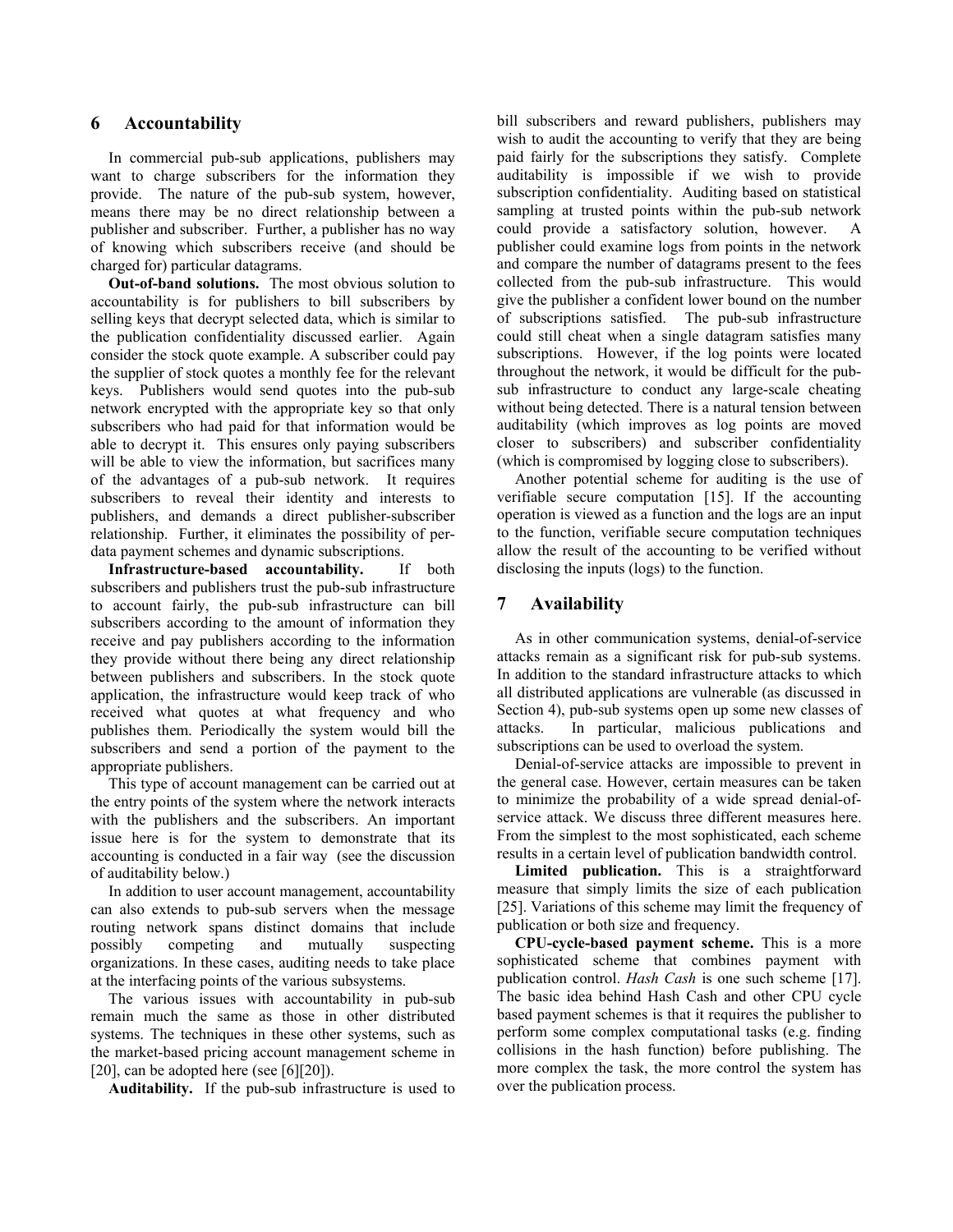**Customized publication control.** The primary drawback of the previous two schemes is that they are both one-size-fits-all solutions and therefore lack the flexibility of differentiating among different publications. A customized publication control does just that; it allows subscribers to specify which publisher is allowed to publish information. Bogus publications can be weeded out at the system entry points. Consider the scenario in which a subscriber wishes to accept notifications from publishers who know a certain secret. This criterion can be expressed as part of the subscription. In addition to the normal subscription function, the subscriber specifies a challenge clause, which the servers use to challenge the sender of the publications. More specifically, consider two functions, *f* and *g*, with the following two properties:

- *f* and *g* are hard to invert,
- $g(f(x), f(y)) = f(g(x,y))$

The publish and subscribe protocol behaves as follows: When subscriber A initiates a challenged subscription, A establishes a filter that includes *g* as the challenge function.

- preprocessing step: All legitimate publishers know a secret function *f*, which is distributed in an out-ofband method.
- subscriber  $\rightarrow$  network: {subscription, *g*}
- publisher  $\rightarrow$  network:  $\{x, f(x)\}\$ , *x* is a random number chosen by the publisher.
- network  $\rightarrow$  publisher: {*y*, *g*(x, *y*)}, *y* is a random number chosen by the network and *g* is the challenge function in the subscription.
- $public \rightarrow network: \{f(y), f(g(x,y))\}$
- the network server can now compute  $g(f(x), f(y))$  and compare that with  $f(g(x,y))$ . The server allows publication only if the two match.

In the last step, the network server verifies that the publication indeed should be forwarded to the subscribers by engaging in a challenge-and-response protocol with the publisher. With this scheme, bogus notifications will not generate unnecessary message traffic within the network. Note that this scheme is very similar to a public-key authentication mechanism. The only difference is that we might be able to find two functions *f* and *g* that are more efficient than the public key operations. A more detailed description of such an authentication mechanism can be found in [26].

We note that subscribers can specify any arbitrary function in place of the challenge-and-response example. Also note that such a function can be easily incorporated as an extension to the subscription semantics—basically as an extension to the language to allow the specification of an extra clause. The more complex the function, the more expressive the subscription language needs to be, which will further constrain the types of optimization the network is able to perform in terms of routing and forwarding. The tradeoff between the power of publication control versus amenability for optimization must be examined if such mechanism is to be adopted.

#### **8 Summary**

This paper presents a general discussion of the security issues and requirements in an Internet-scale pub-sub system. The dynamic content-based routing mechanism in such networks poses both opportunities and challenges for security. The nature of pub-sub systems present several apparent security paradoxes, among them routing based on content while keeping the content confidential, routing based on subscriptions without revealing the subscription functions, accounting based on subscriptions satisfied without revealing the subscription functions. We have not presented full solutions to any of these problems, but have suggested approaches based on new applications of wellknown mechanisms that may lead to solutions.

We intend this paper to be an initial roadmap of establishing a comprehensive security architecture for large-scale pub-sub systems. These systems raise numerous interesting and important security issues for further research.

#### **9 Acknowledgements**

The authors thank John Knight for discussions that helped shaping some of the ideas here.

The work of Chenxi Wang was completed when she was a research scientist at the University of Virginia. Her work was supported in part by the Defense Advanced Research Agency, under the agreement number F30602- 96-1-0314.

The work of David Evans was supported by in part by the National Science Foundation and NASA under agreement numbers NSF CCR-0092945 and NASA NRC 99-LaRC-4.

The work of A. Carzaniga and A.L. Wolf was supported in part by the Defense Advanced Research Projects Agency, Air Force Research Laboratory, Space and Naval Warfare System Center, and Army Research Office under agreement numbers F30602-01-1-0503, F30602-00-2-0608, N66001-00-1-8945, and DAAD19- 01-1-0484.

The U.S. Government is authorized to reproduce and distribute reprints for Governmental purposes notwithstanding any copyright annotation thereon. The views and conclusions contained herein are those of the authors and should not be interpreted as necessarily representing the official policies or endorsements, either expressed or implied, of the Defense Advanced Research